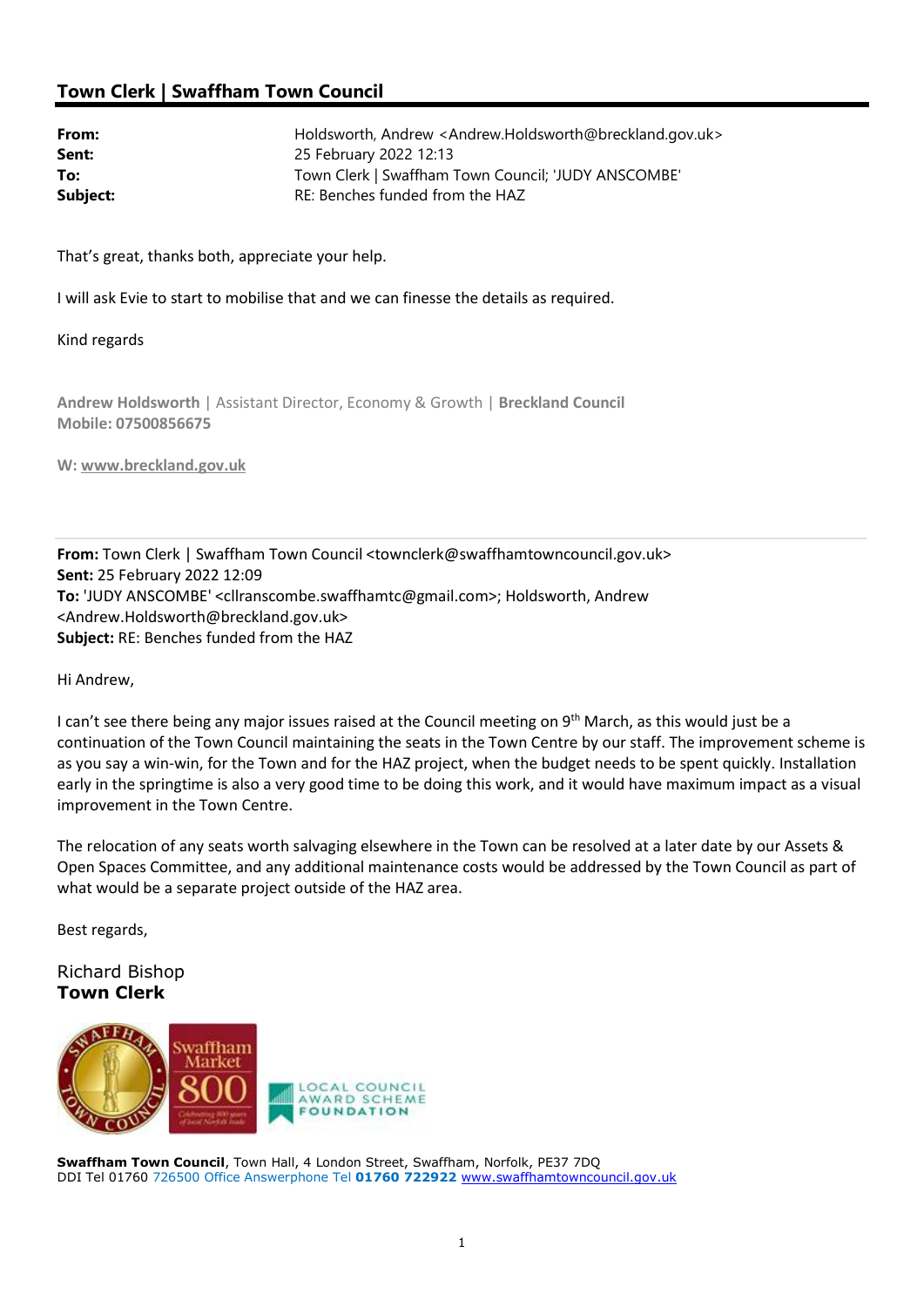

### Email disclaimer:

The information contained in this email is confidential and intended only for the person or organisation to which it is addressed. If you have received it by mistake, please disregard and notify the sender immediately. Unauthorised disclosure or use of such information may be a breach of legislation or confidentiality and the content may be legally privileged. Any improper dissemination, forwarding, printing, or copying of this email is strictly prohibited. Emails sent from and received by employees of Swaffham Town Council may be monitored. They may also be disclosed to other people under legislation, particularly the Freedom of Information Act 2000, GDPR, the Data Protection Act 2018 and the Environmental Information Regulations 2004. If you have contacted the Council for a service any personal data you share will be used to help you access its services, or to answer your enquiry in line with our Privacy Policy. For full details of your rights please visit our website at www.swaffhamtowncouncil.gov.uk Unless this email relates to Swaffham Town Council business it will be regarded by the Council as personal and will not be authorised by or sent on behalf of the Council.

From: JUDY ANSCOMBE <cllranscombe.swaffhamtc@gmail.com> Sent: 25 February 2022 10:33 To: Holdsworth, Andrew <Andrew.Holdsworth@breckland.gov.uk> Cc: Town Clerk | Swaffham Town Council <townclerk@swaffhamtowncouncil.gov.uk> Subject: Re: Benches funded from the HAZ

Good morning Andrew

What a good opportunity this is to provide new benches; as you note still some discussion needed with councillors, and locations too.

The Town Council works team currently maintains our benches so I don't see a problem, but I'll let Richard answer this aspect.

We would also need to ascertain where we can recycle to another location in town, the existing benches, I know councillors would not want to just bin them.

Many thanks

Kind regards

Judy

#### Email Disclaimer:

The information contained in this email is confidential and intended only for the person or organisation to which it is addressed. If you have received it by mistake, please disregard and notify the sender immediately. Unauthorised disclosure or use of such information may be a breach of legislation or confidentiality and the content may be legally privileged. Any improper dissemination, forwarding, printing, or copying of this email is strictly prohibited. Emails sent from and received by employees of Swaffham Town Council may be monitored. They may also be disclosed to other people under legislation, particularly the Freedom of Information Act 2000, GDPR, the Data Protection Act 2018 and the Environmental Information Regulations 2004. If you have contacted the Council for a service any personal data you share will be used to help you access its services, or to answer your enquiry in line with our Privacy Policy. For full details of your rights please visit our website at www.swaffhamtowncouncil.gov.uk Unless this email relates to Swaffham Town Council business it will be regarded by the Council as personal and will not be authorised by or sent on behalf of the Council.

On Fri, 25 Feb 2022 at 10:23, Holdsworth, Andrew <Andrew.Holdsworth@breckland.gov.uk> wrote:

Good morning Judy and Richard